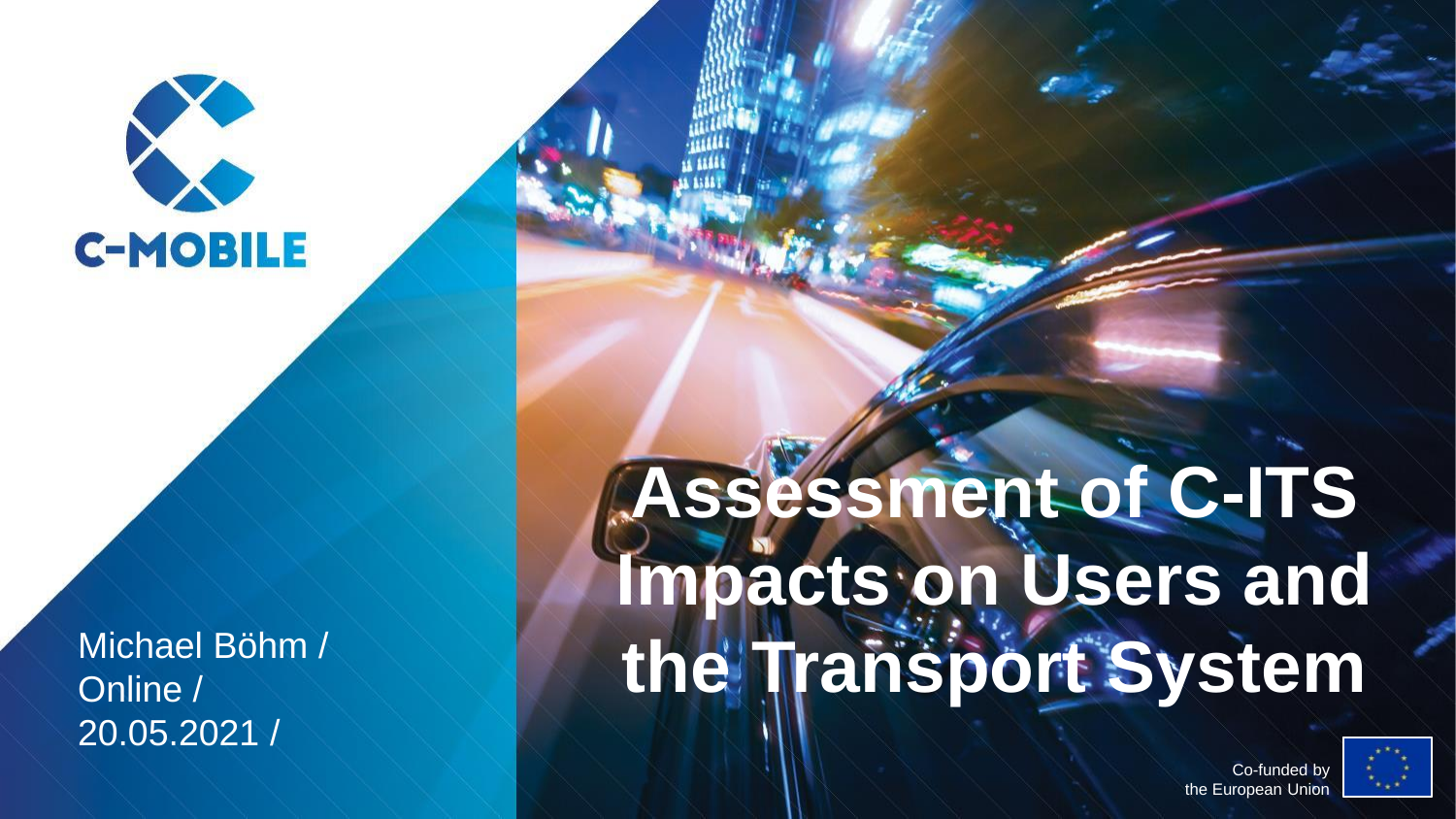## **Evaluation of C-ITS / Outline**

- / **Evaluation methodology**
- / **Impact on transport system**
- / **Impact on users**
- / **Summary & conclusions**

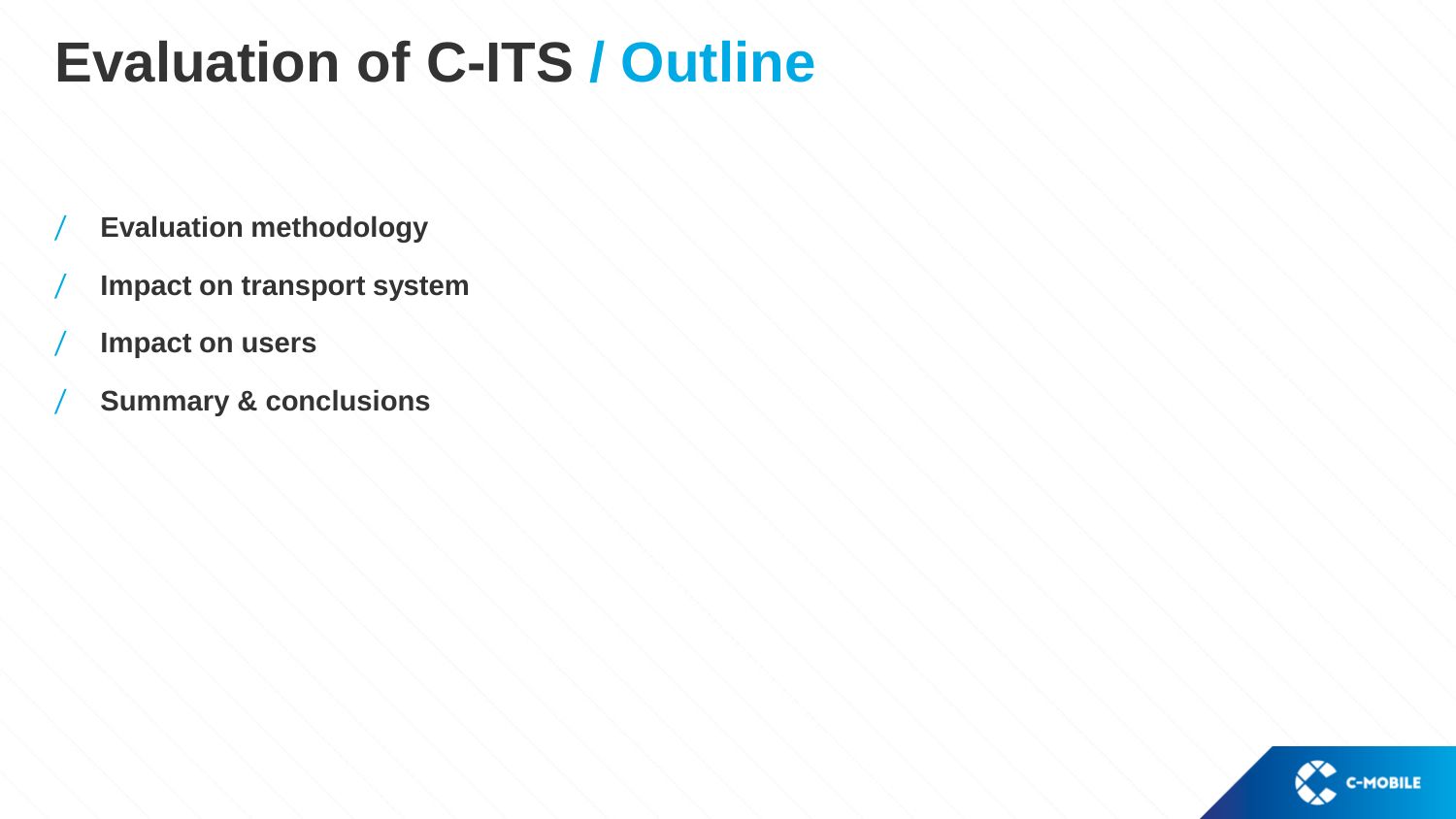## **Impact on transport system / Methodology**

#### Merging CAM (traces) and HMI (advice) data





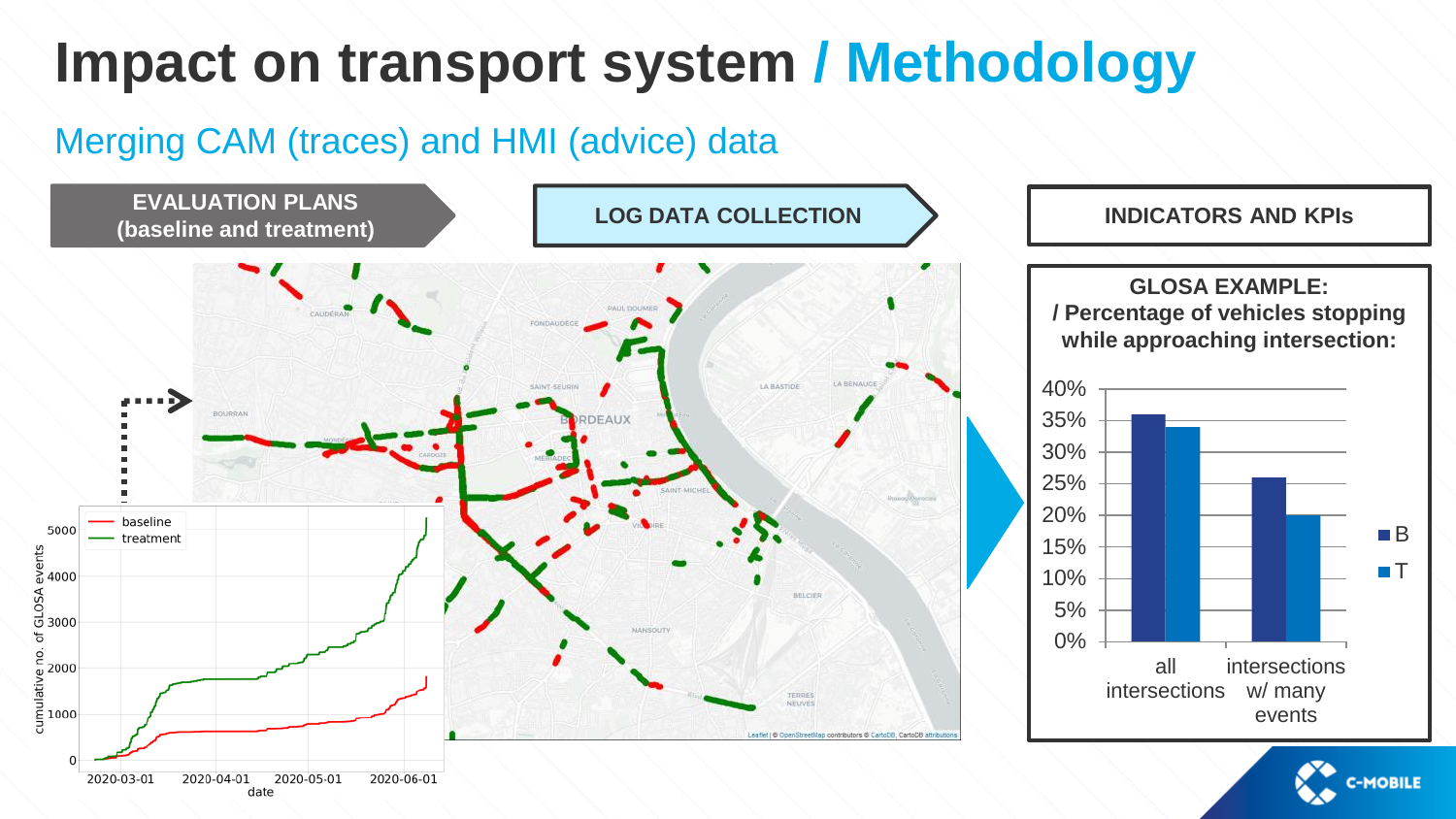#### No. of events logged for evaluation purposes (selected cellular services)



- GLOSA and IVS (speed limit) are predominant
- Thessaloniki: very large amount of data due to Taxi drivers recruitment
- In addition: ITS-G5 deployment in North Brabant and Newcastle

**C-MOBILE**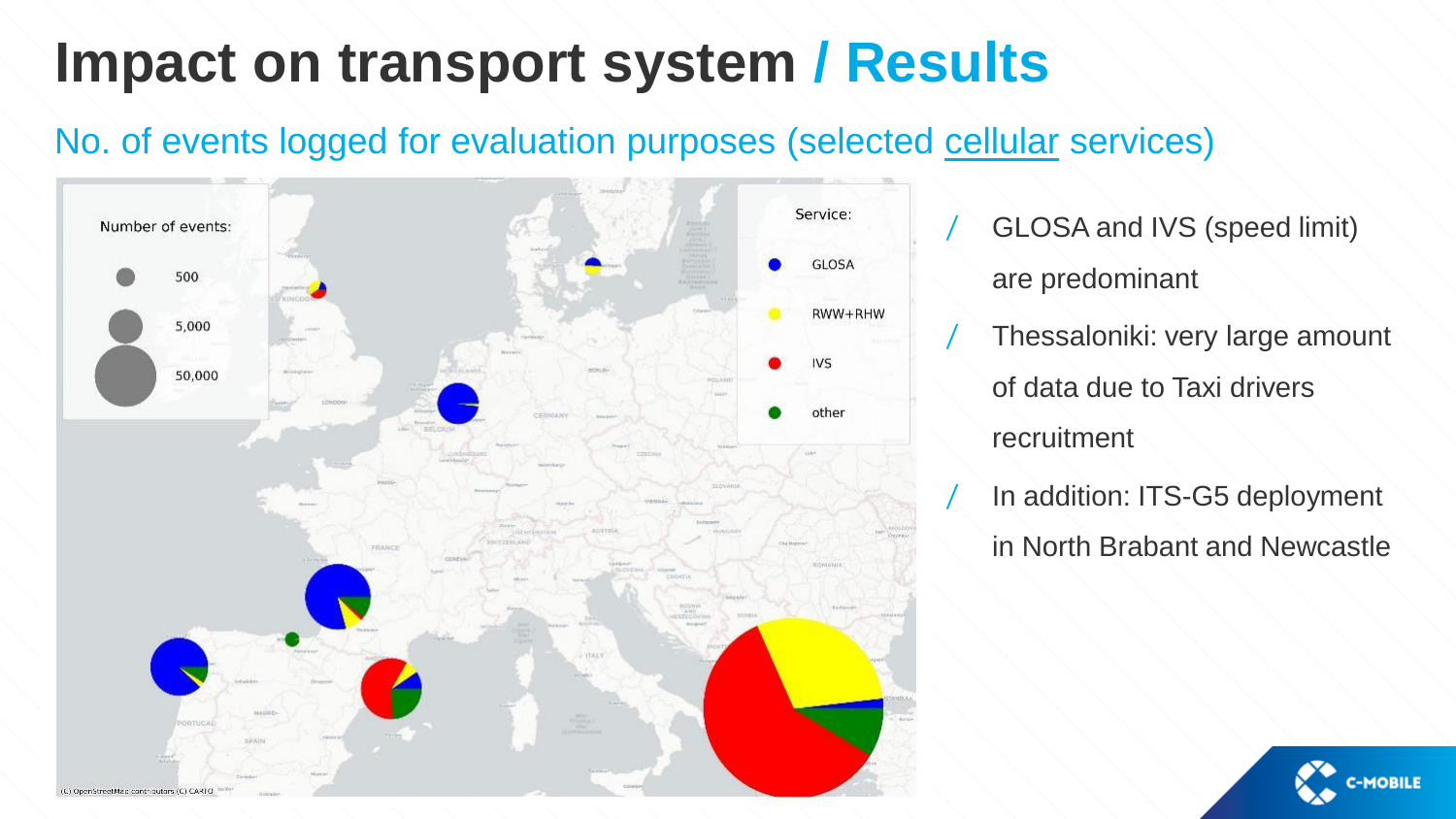#### Convergence & stability of results through large-scale deployment & usage



/ **The large number of events recorded in some deployment sites reveales solid results on the impact of the services on traffic under naturalistic driving conditions**

- / **Example (left): mean speed of IVS events in Barcelona**
	- Stability of indicator reached after logging ca. 20,000 events

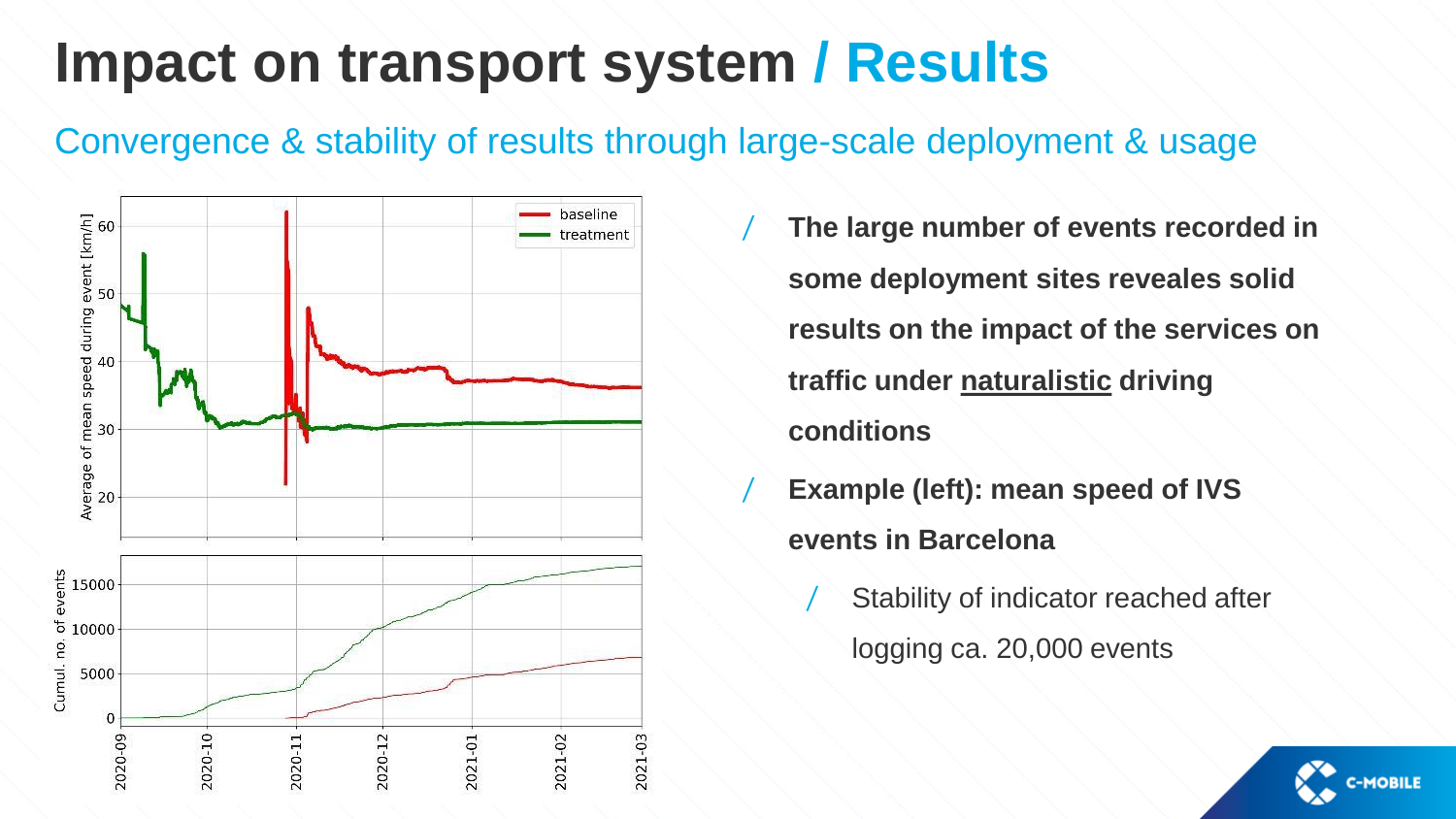#### In-Vehicle Signage (speed limit) selected indicator(s)



- / **Using IVS (speed limit) leads to lower driving speeds of up to 14%**
	- Mean speeds in Barcelona events went down from an average of 36 km/h to 31 km/h
	- Maximum speeds also went down from 52 km/h to 48 km/h
- / **Speed limit violations also occurred 14% less frequently**

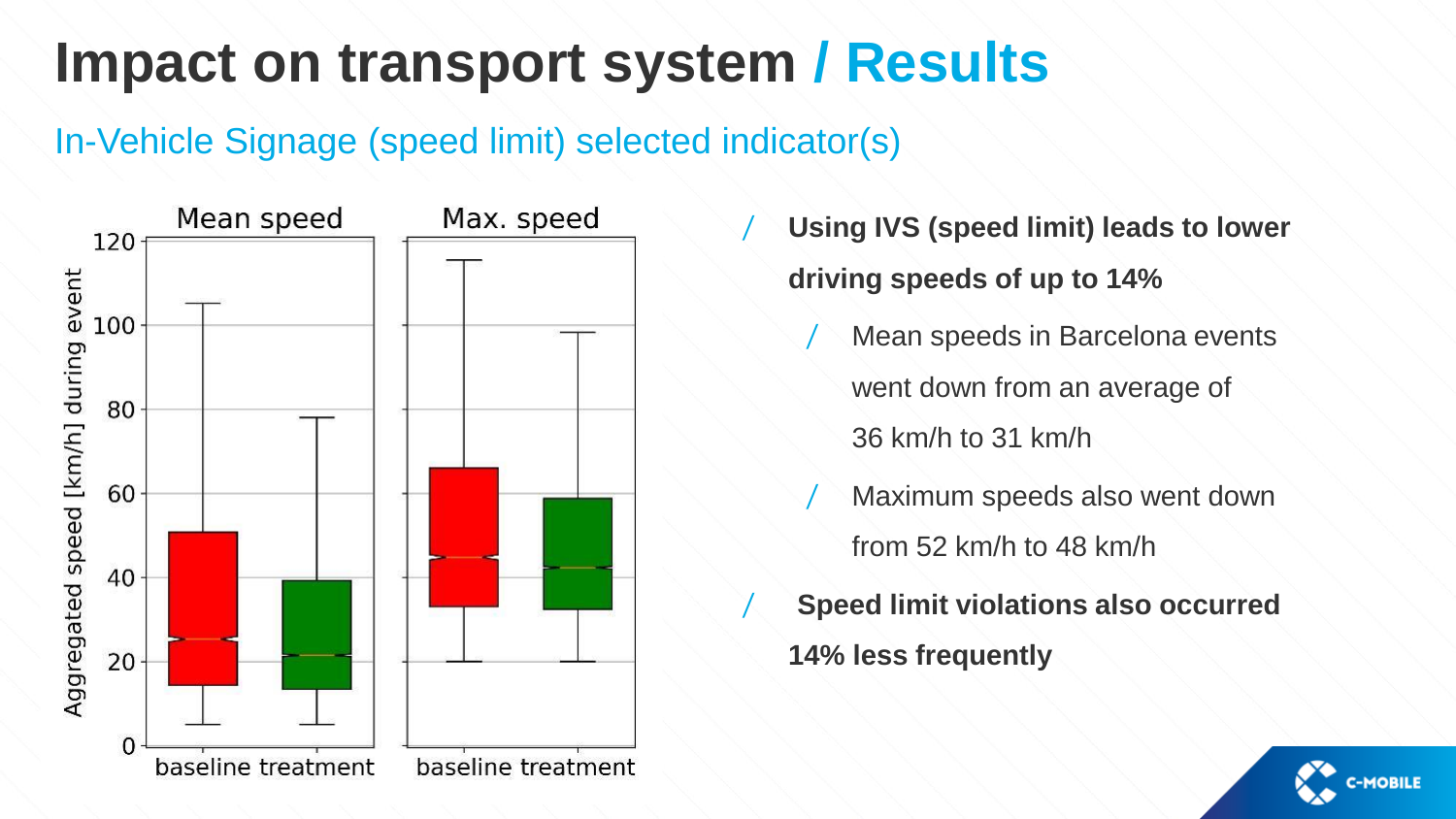Road Works Warnings, Road Hazard Warnings selected indicator(s)



/ **Using RWW and RHW leads to a slight decrease in hard braking**

- / Average of maximum deceleration per event decreased by 9% in Bordeaux and 4% in Barcelona
- Hard braking events (>3m/s<sup>2</sup>) occured 57% less often in Bordeaux and 30% less often in Barcelona when using the service

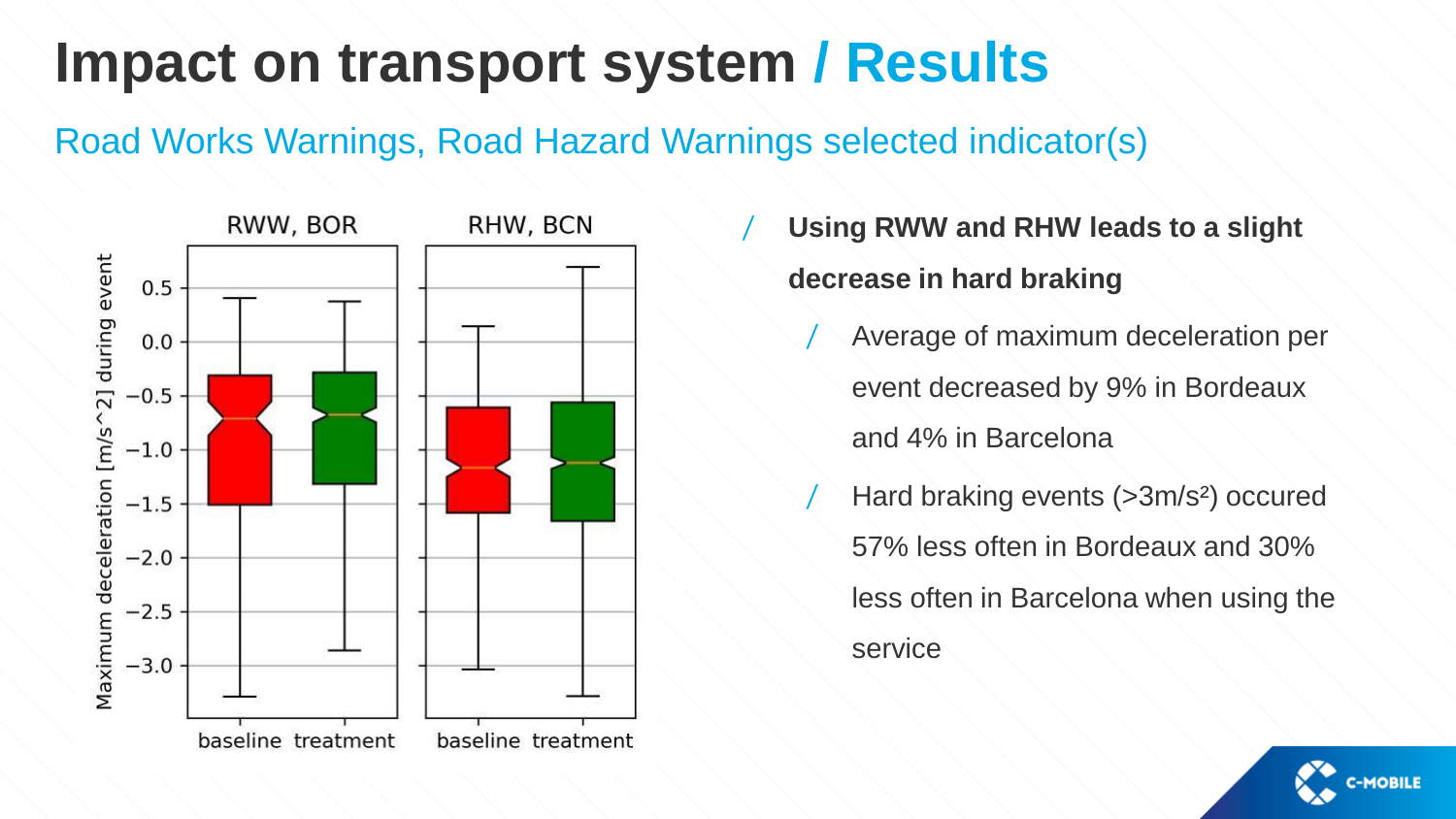## Differences between results across Deployment Sites (GLOSA example)



#### / **Differences stem from…**

- ...app implementation (e.g. speed advice and/or time-to-green)
- ... road network layout and types of intersections
- ... user groups and driving habits
- / **GLOSA has a (slightly) better impact…**
	- ... in off-peak (uncongested) traffic.
	- ... in intersections with a longer ingress
	- ... in intersections with fixed signal timing

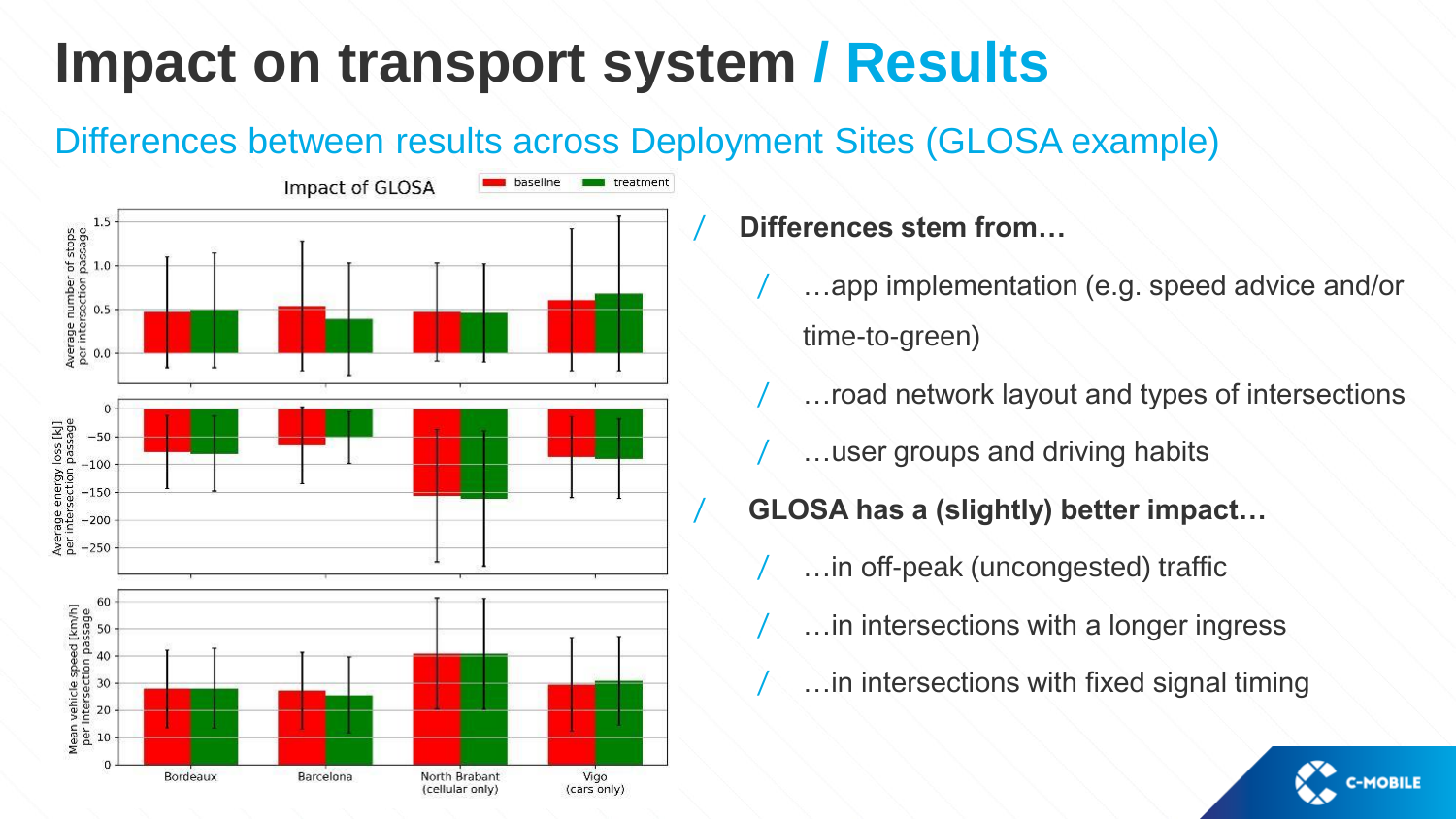#### Preliminary findings from other services

- / **Using Green Priority reduces the number of stops and delays at signalized intersections**
	- Emergency vehicles in North Brabant are granted priority on up to 93% of requests
- / **Emergency Vehicle Warning (EVW)**
	- Reduction in mean speeds of up to 10% and drivers slowing down immediately when warned
	- / **Signal Violation Warning (SVW)**
		- Slight tendency of drivers to brake harder when warned
	- / **Motorcycle Approach Indication (MAI) and Warning System for Pedestrians (WSP)**
		- Slight reduction in mean speeds and delayed acceleration observed

*Impact assessment results to be consolidated once the market penetration (→ frequency of event occurrences) will have increased*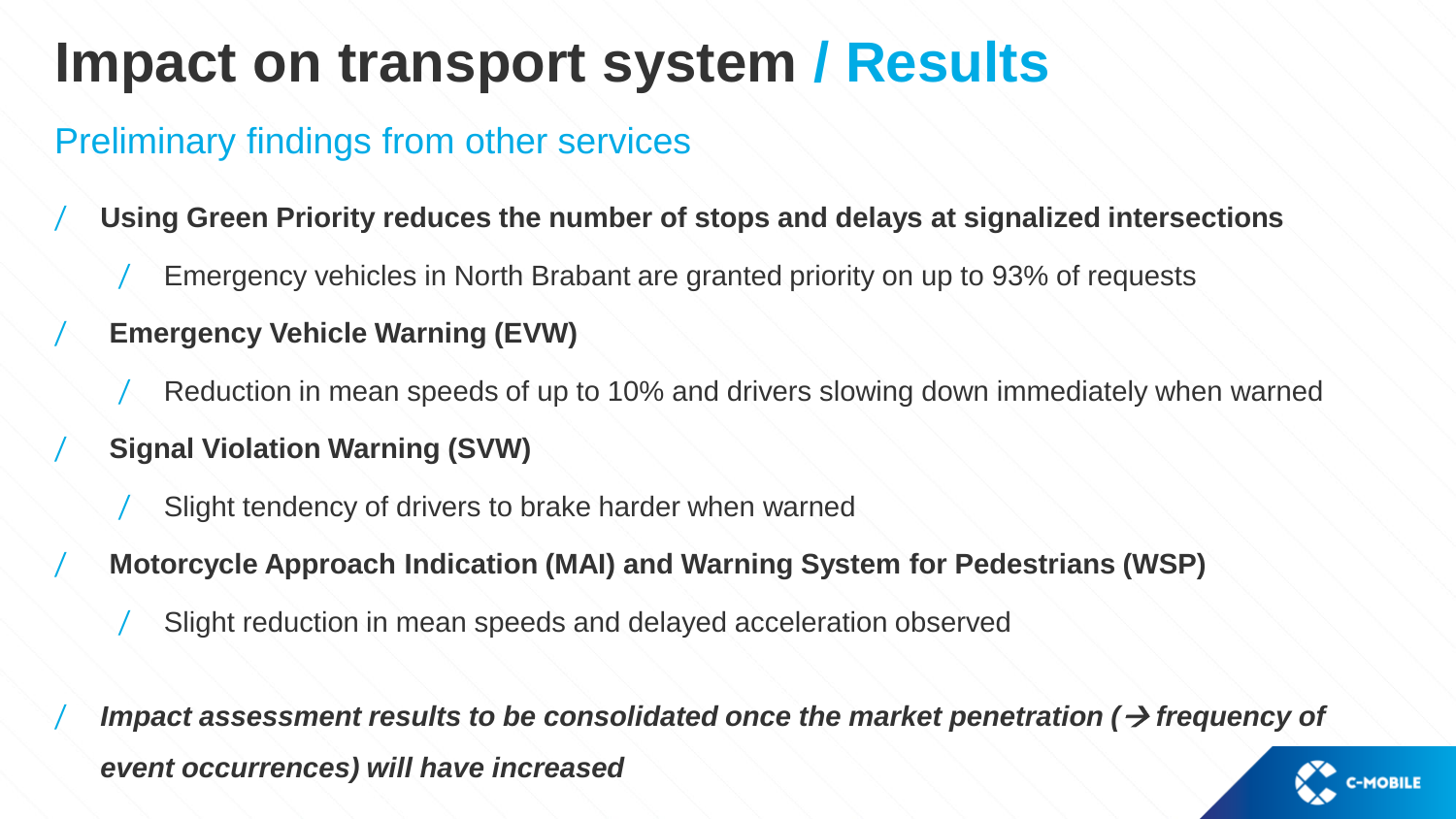#### No. of users (downloads) & responses (cellular services)

| <b>Deployment site</b> | <b>Users (Downloads)</b> | <b>Responses</b> |  |
|------------------------|--------------------------|------------------|--|
| <b>Barcelona</b>       | 778 (2024)               | 49               |  |
| <b>Bilbao</b>          | 20                       | 20               |  |
| <b>Bordeaux</b>        | ca. 40 (418)             | 21               |  |
| Copenhagen             | 10                       | 6                |  |
| Newcastle              | 37                       | 5                |  |
| North Brabant          | 40                       | 29               |  |
| Thessaloniki           | ca. 1000 (taxis)         | 39               |  |
|                        |                          |                  |  |
| Vigo                   | 80                       | 68               |  |

- / **Recruited user groups vs. general public**
- **Subsample size depending on actual service experience**
	- / **Distribution of questionnaires**
		- Push message
		- Social media
		- E-mail

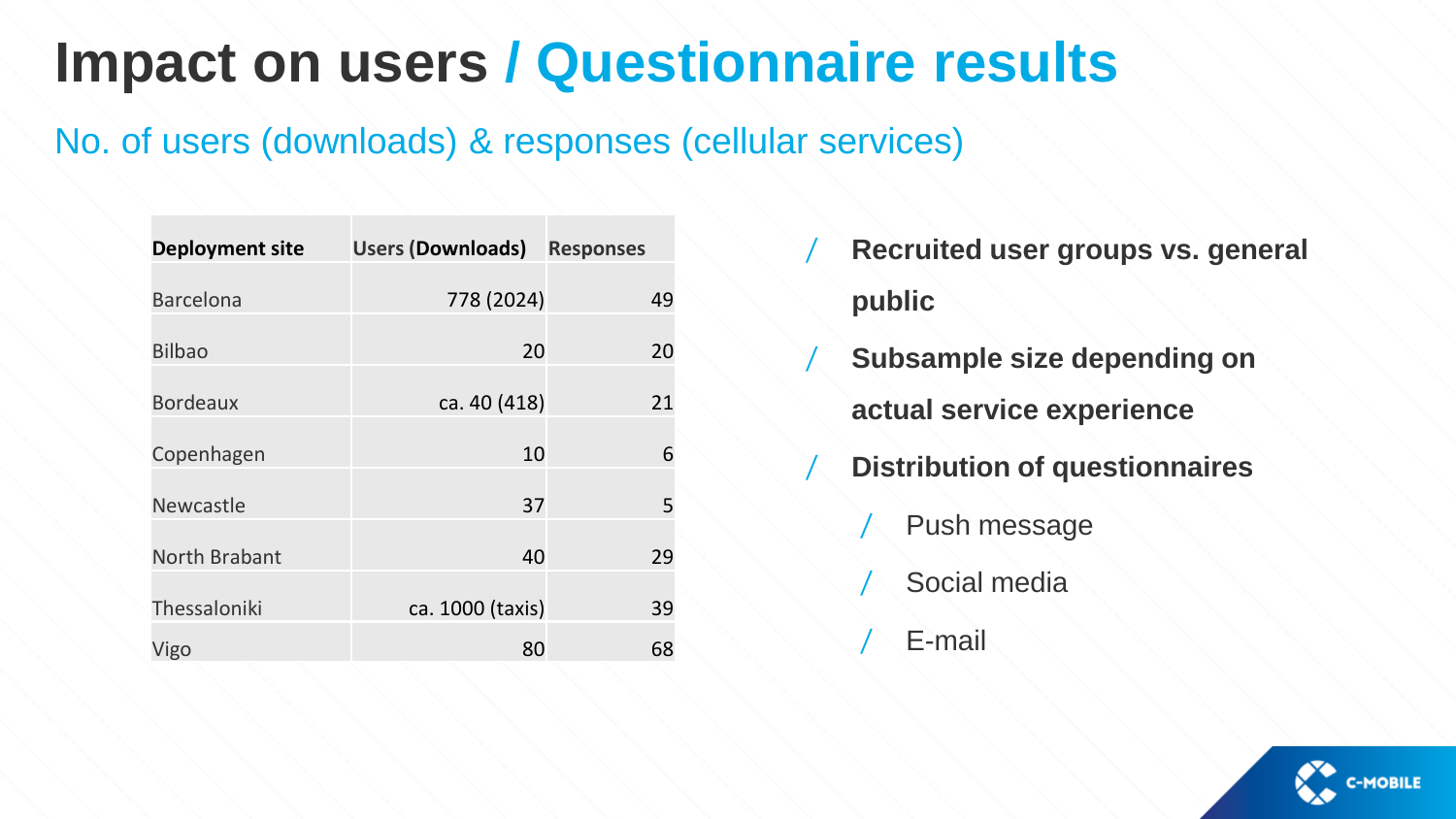#### Service acceptance – RHW



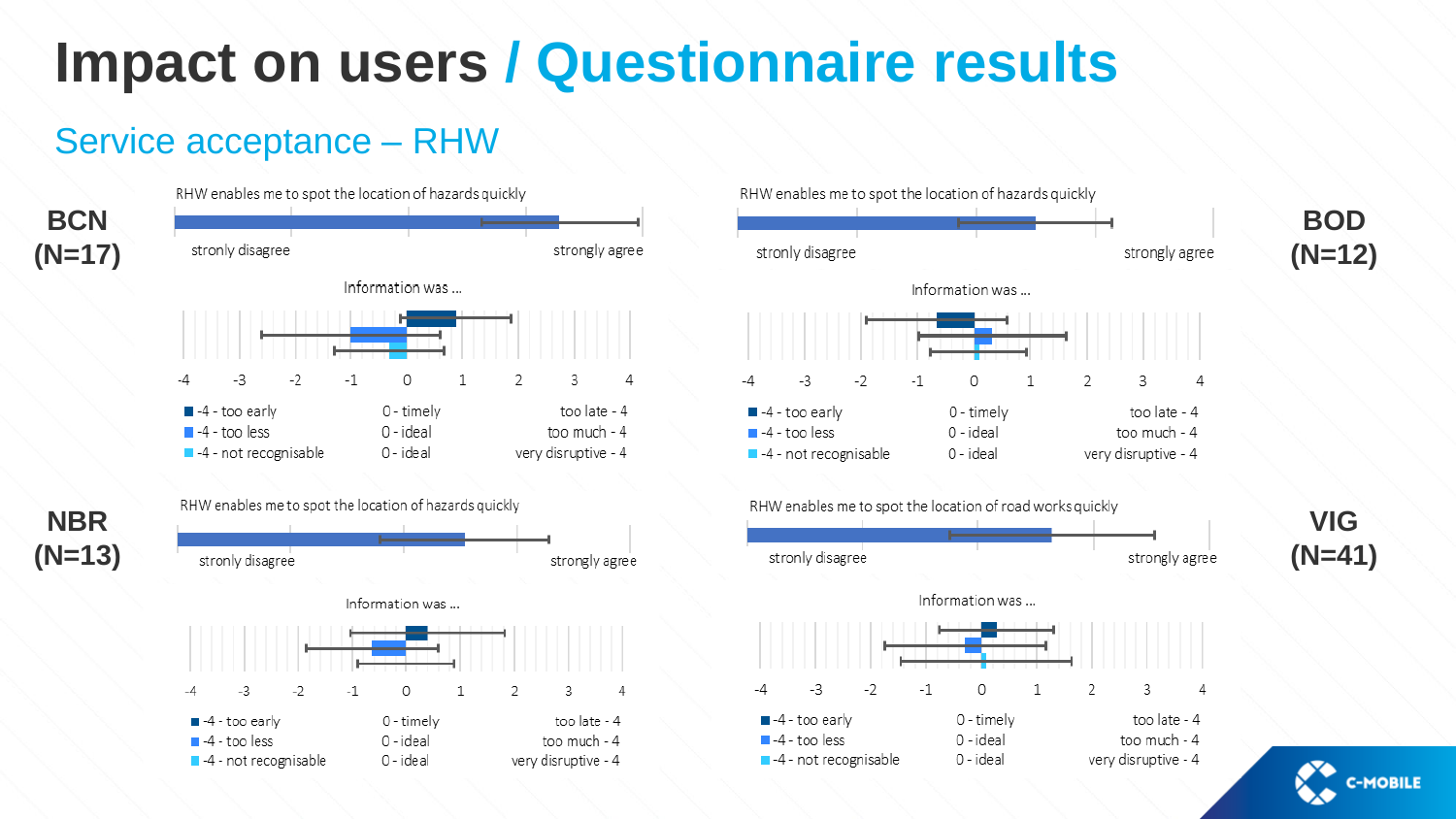#### Service acceptance – GLOSA



GLOSA enables me to cross equiped intersections more efficiently



**C-MOBILE**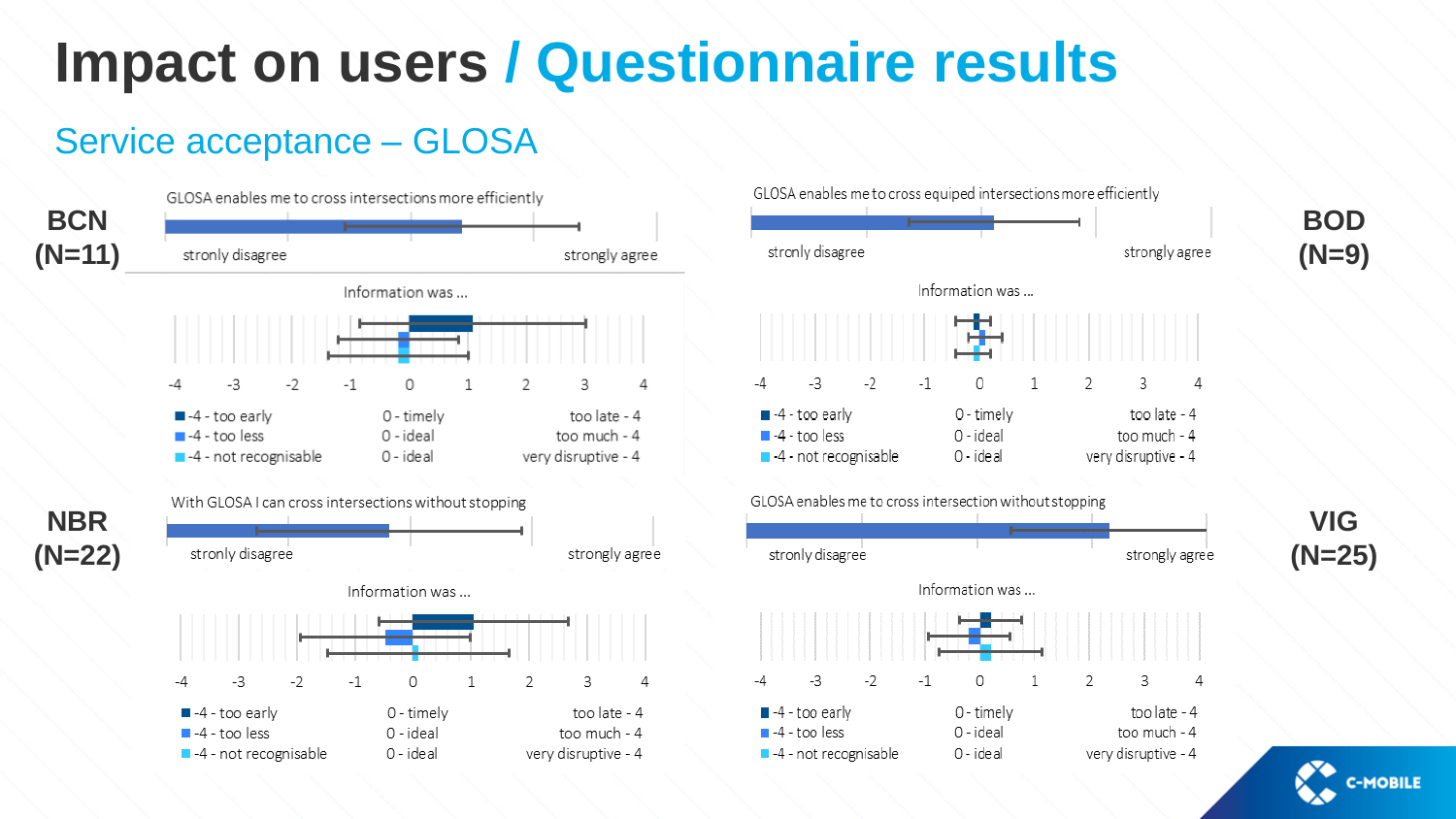#### App evaluation – Use, usability, and willingness to pay



#### IDIADA app NeoGLS app

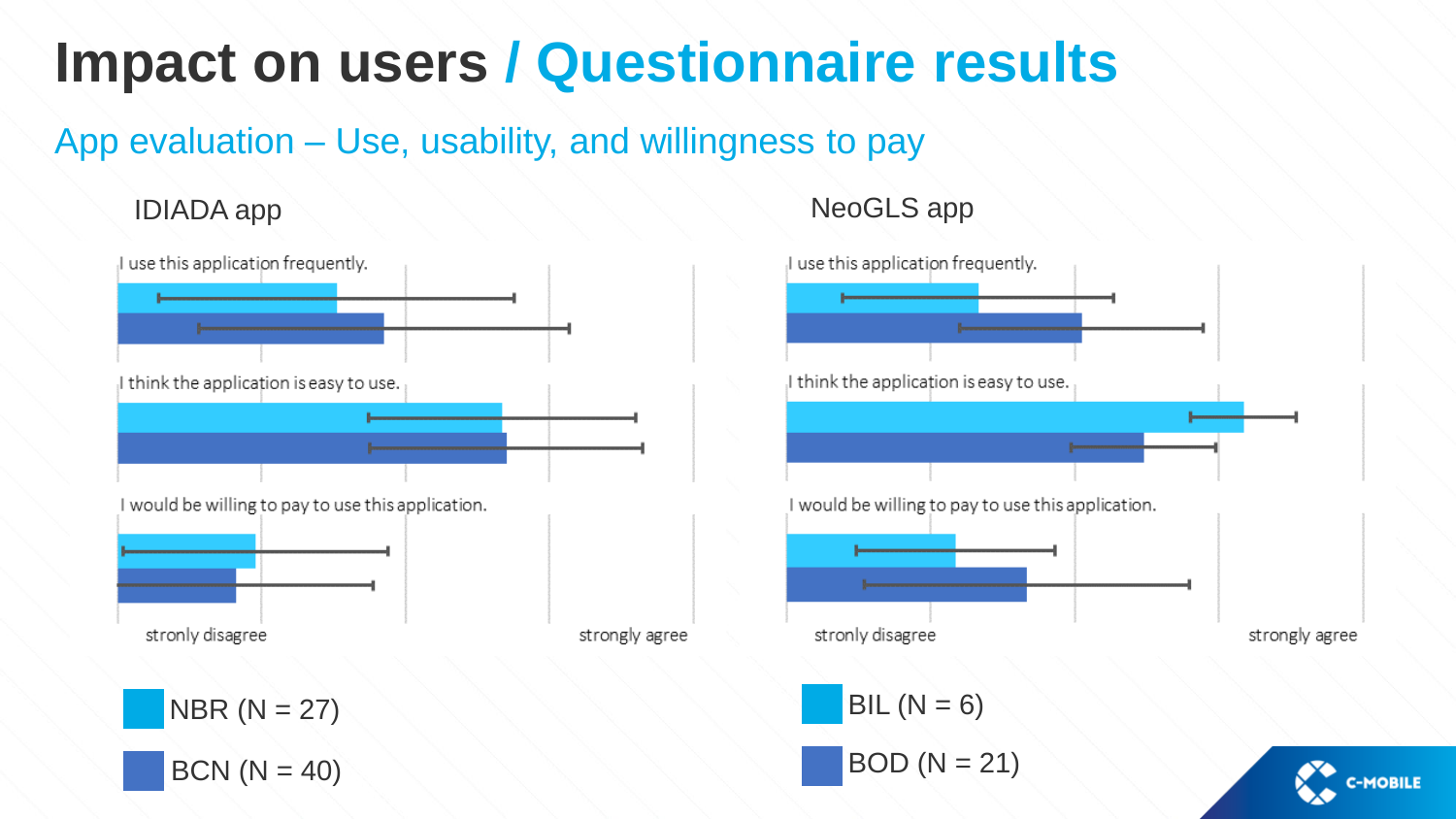## **Summary & Conclusions**

## C-ITS impact

- / **Some services yield positive impacts at certain deployment sites**
- / **Effects might increase under more favorable conditions (e.g. lower traffic density)**
- / **Good acceptance of services and apps but low willingness to pay**

#### Lessons learned for future C-ITS impact assessment

- Naturalistic impact assessment requires a very large number of users and a long **deployment period**
- / **Logging (format) and evaluation plans should be further unified in order to ensure a higher comparability of results**
- / **Social media can help to increase user engagement but does not guarantee a sufficient amount of survey responses**